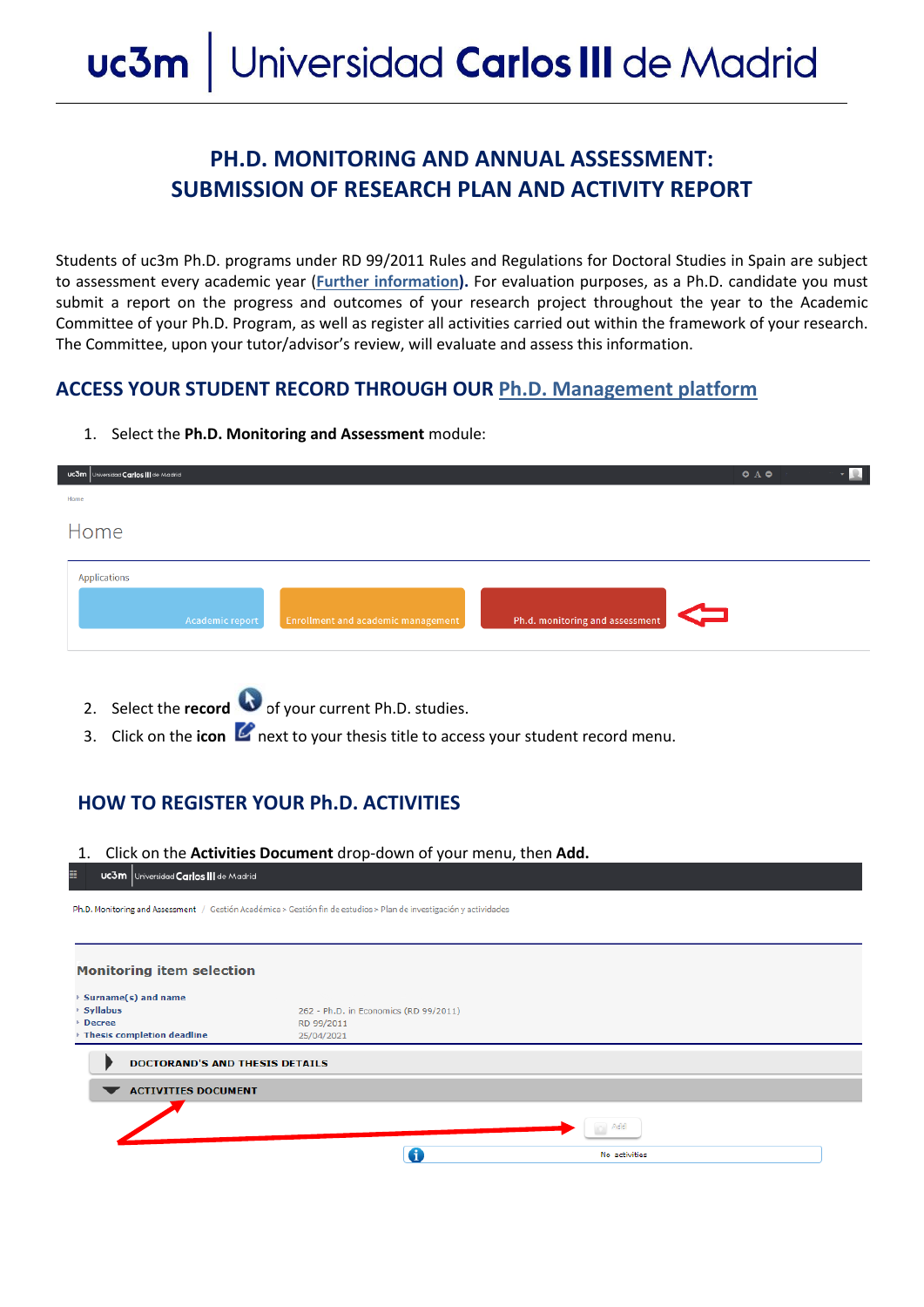#### 2. Fill in the details of the activity:

| Academic year                                  | 2017/18-0 $\times$                                                                                                |
|------------------------------------------------|-------------------------------------------------------------------------------------------------------------------|
| * Type of activity                             | 1 - External Seminars (Attendance or Participation) - Variable description<br>۷.                                  |
| Description                                    | ⊕                                                                                                                 |
| Start date                                     | (dd/MM/yyyy)<br>(dd/MM/yyyy) <mark>급</mark><br>End date                                                           |
| <b>Mention Text</b>                            | $\Box$ Mention in the international doctorate $\Box$ Mention in industrial doctorate<br>$\blacksquare$ No mention |
| Cotutela                                       | □                                                                                                                 |
| ⋇<br>Role <sup>8</sup>                         | Doctoral ▼                                                                                                        |
|                                                |                                                                                                                   |
| Institution where the activity will take place |                                                                                                                   |
| 0<br>University                                | م                                                                                                                 |
| Department/institution<br>0                    | $\pmb{\mathrm{v}}$                                                                                                |
| <b>Registered institution</b>                  | م                                                                                                                 |
| Other<br>0                                     |                                                                                                                   |
| Country                                        | $\pmb{\mathrm{v}}$                                                                                                |
|                                                |                                                                                                                   |
|                                                | Comments -                                                                                                        |
| * Administrative situation                     |                                                                                                                   |
|                                                |                                                                                                                   |
| Proposal                                       |                                                                                                                   |
|                                                |                                                                                                                   |
|                                                |                                                                                                                   |
| <b>Attachments</b>                             |                                                                                                                   |
|                                                |                                                                                                                   |
| Attach                                         |                                                                                                                   |
|                                                |                                                                                                                   |
|                                                |                                                                                                                   |

- **Institution where the activity took (or will take) place**:
- *-* For activities hosted by uc3m, select the **Department/Institution**.
- *-* For activities outside uc3m, select **Other** and state the name and country of the hosting institution.
- The **Administrative situation** / status of the activity upon registration is "Proposal" in all cases.
- Click **Insert** to register the activity on your record.
- 3. In order for your activities to be reviewed by the Academic Committee, you are required to attach proof of attendance and/or completion. Go to the line of the activity you just registered and click on the **Modify icon.**

| ▶ Surname(s) and name<br>▶ Syllabus<br><b>Decree</b><br><b>Thesis completion deadline</b> |                      | 262 - Ph.D. in Economics (RD 99/2011)<br>RD 99/2011<br>25/04/2021          |                    |                        |                          |          |                        |
|-------------------------------------------------------------------------------------------|----------------------|----------------------------------------------------------------------------|--------------------|------------------------|--------------------------|----------|------------------------|
| <b>DOCTORAND'S AND THESIS DETAILS</b>                                                     |                      |                                                                            |                    |                        |                          |          |                        |
| <b>ACTIVITIES DOCUMENT</b>                                                                |                      |                                                                            |                    |                        |                          |          |                        |
|                                                                                           |                      | $\langle \cdot \rangle$ . Add<br>$\Rightarrow$                             | Printin            |                        |                          |          |                        |
|                                                                                           | <b>Academic year</b> | <b>Type of activity</b>                                                    | <b>Description</b> | <b>Activity origin</b> | <b>Last modification</b> |          | <b>Review Download</b> |
| ø<br><b>To</b>                                                                            | 2017/18              | 1 - External Seminars (Attendance or Participation) - Variable description | Prueba             | Doctoral; B0914421     | Doctoral: B0914421       | Proposal |                        |
|                                                                                           |                      | Legend                                                                     |                    |                        |                          |          |                        |
|                                                                                           |                      |                                                                            |                    |                        |                          |          |                        |